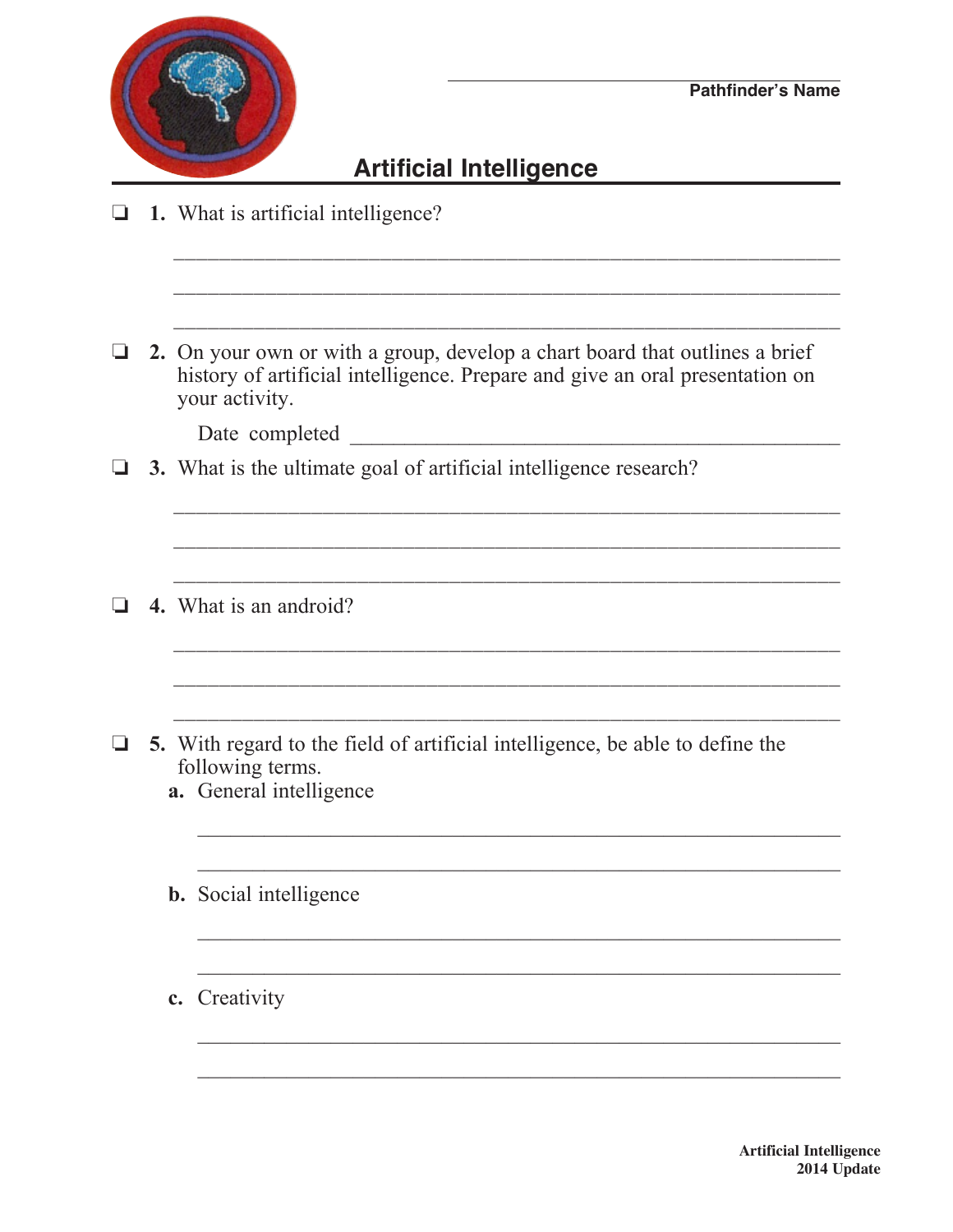|                | d. Learning                    |
|----------------|--------------------------------|
|                | e. Motion                      |
|                | f. Planning                    |
|                | g. Perception                  |
|                | h. Heuristic                   |
| i.             | Pattern recognition            |
|                | j. Neural network              |
|                | k. Natural language processing |
| $\mathbf{l}$ . | Knowledge engineering          |
|                |                                |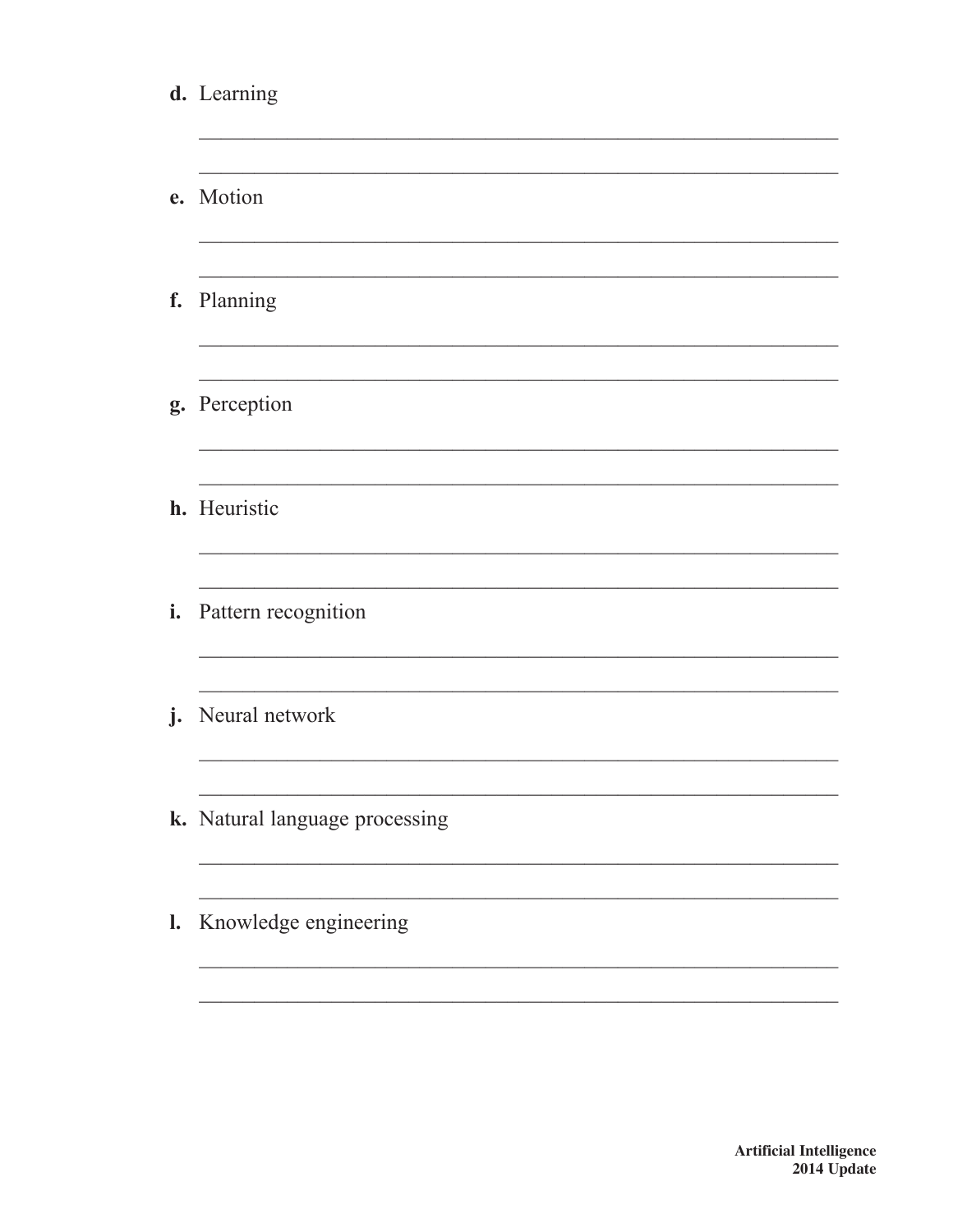- $\Box$  6. Give three real world examples of how artificial intelligence is used to help society.
	-
	-
	- $\overline{\mathbf{3.}}$
- $\Box$  7. What are some of the limitations to artificial intelligence? Be able to explain at least three.
	- 2.  $\blacksquare$  $\overline{\mathbf{3.}}$

<u> 1989 - Johann Stoff, deutscher Stoff, der Stoff, der Stoff, der Stoff, der Stoff, der Stoff, der Stoff, der S</u>

- $\Box$  8. What are some basic human abilities that artificial intelligence cannot exhibit?
- $\Box$  9. Give a basic definition of an expert system.
- $\Box$  10. What are some of the advantages of an expert system?
- $\Box$  11. Give a real world example of how an expert system is used in society.